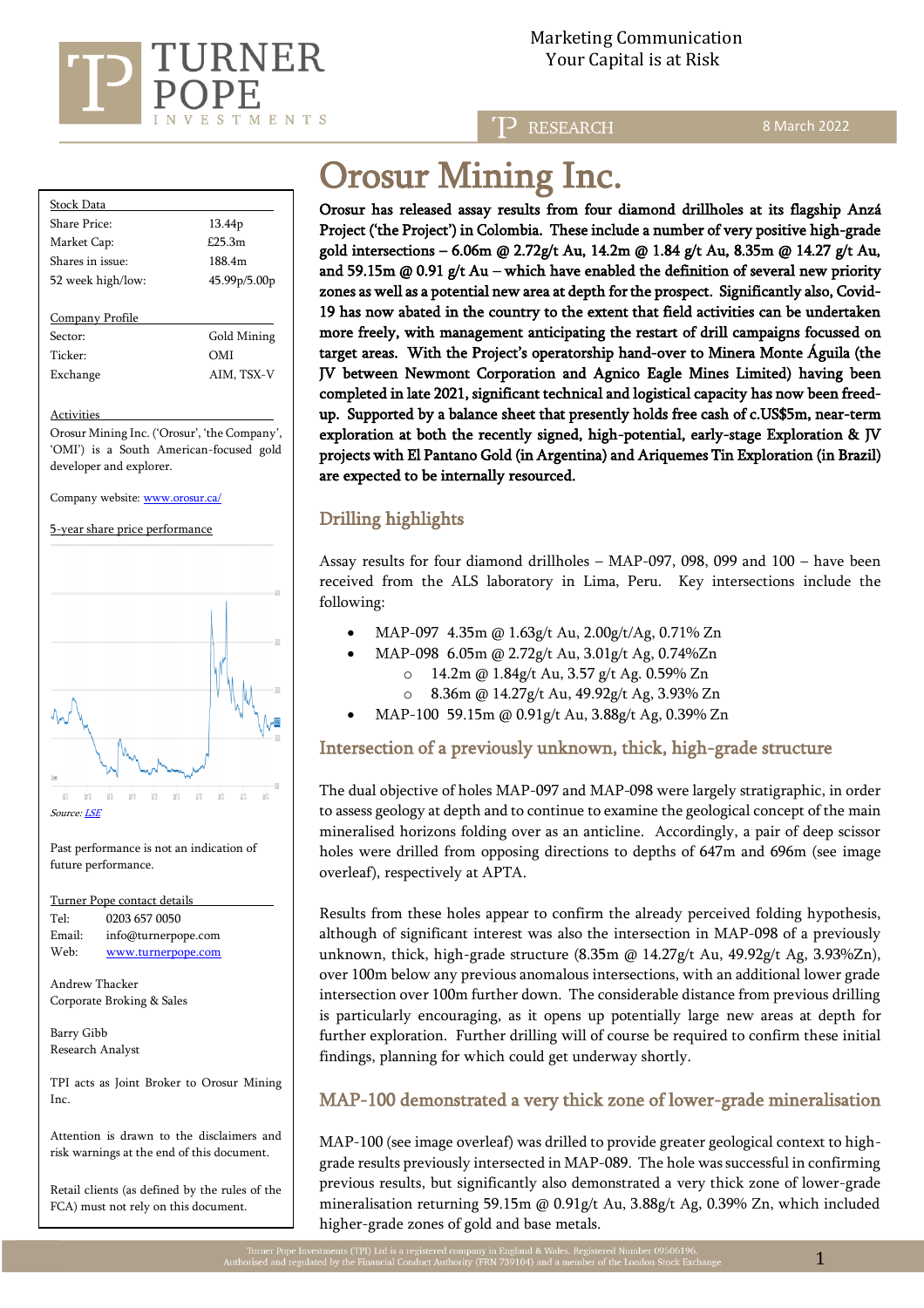

## Marketing Communication  $URR$  Your Capital is at Risk

## **RESEARCH**

8 March 2022

# Anzá Project - Plan of Drill Collar Locations



Source: Orosur[, RNS of 8 March 2022](https://www.londonstockexchange.com/news-article/OMI/colombia-update/15357564)

Anzá Project - Holes MAP-097 and 098



Source: Orosur, [RNS of 8 March 2022](https://www.londonstockexchange.com/news-article/OMI/colombia-update/15357564)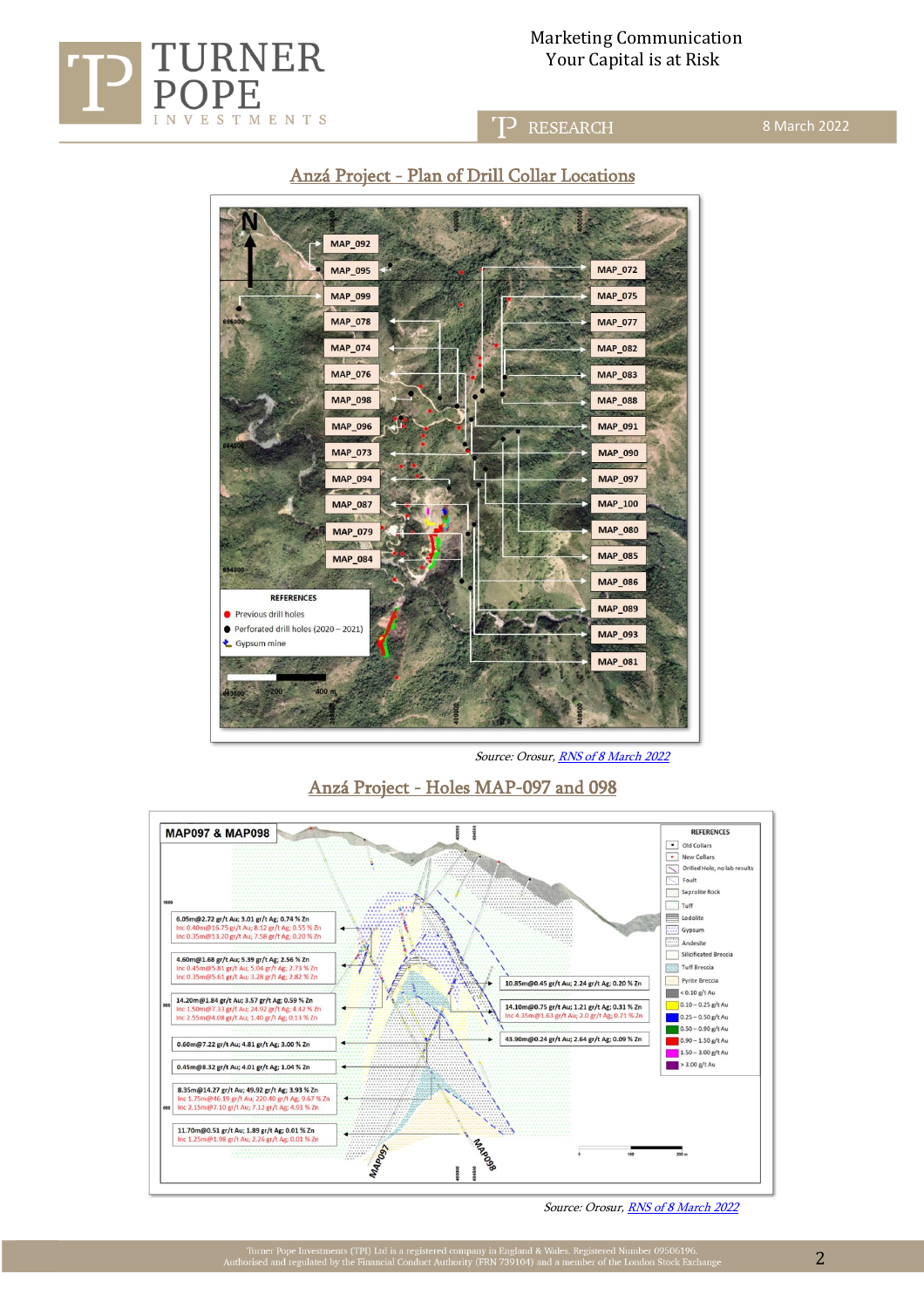

## Marketing Communication RNER Your Capital is at Risk

### **RESEARCH**

# Anzá Project – Hole MAP-100



Source: Orosur, [RNS of 8 March 2022](https://www.londonstockexchange.com/news-article/OMI/colombia-update/15357564)

# Focus of geological work now shifted to regional mapping and sampling

Following completion of the initial 10,000m drill program in Q3 2021, and later operational handover of the Project, the focus of geological work shifted to regional mapping and sampling. With the gradual abatement of Covid-19 and resumption of general free movement of staff, the focus of this work can return to define high quality targets for drilling. As shown in the image below, recent work has delineated highly anomalous results in the NE granted tenements at Pupino and Pepas, with multiple rock chip assays over extensive areas, returning results in excess of 1.5g/t Au.



## Anzá Project – Soil and Rock Sampling 2020-2021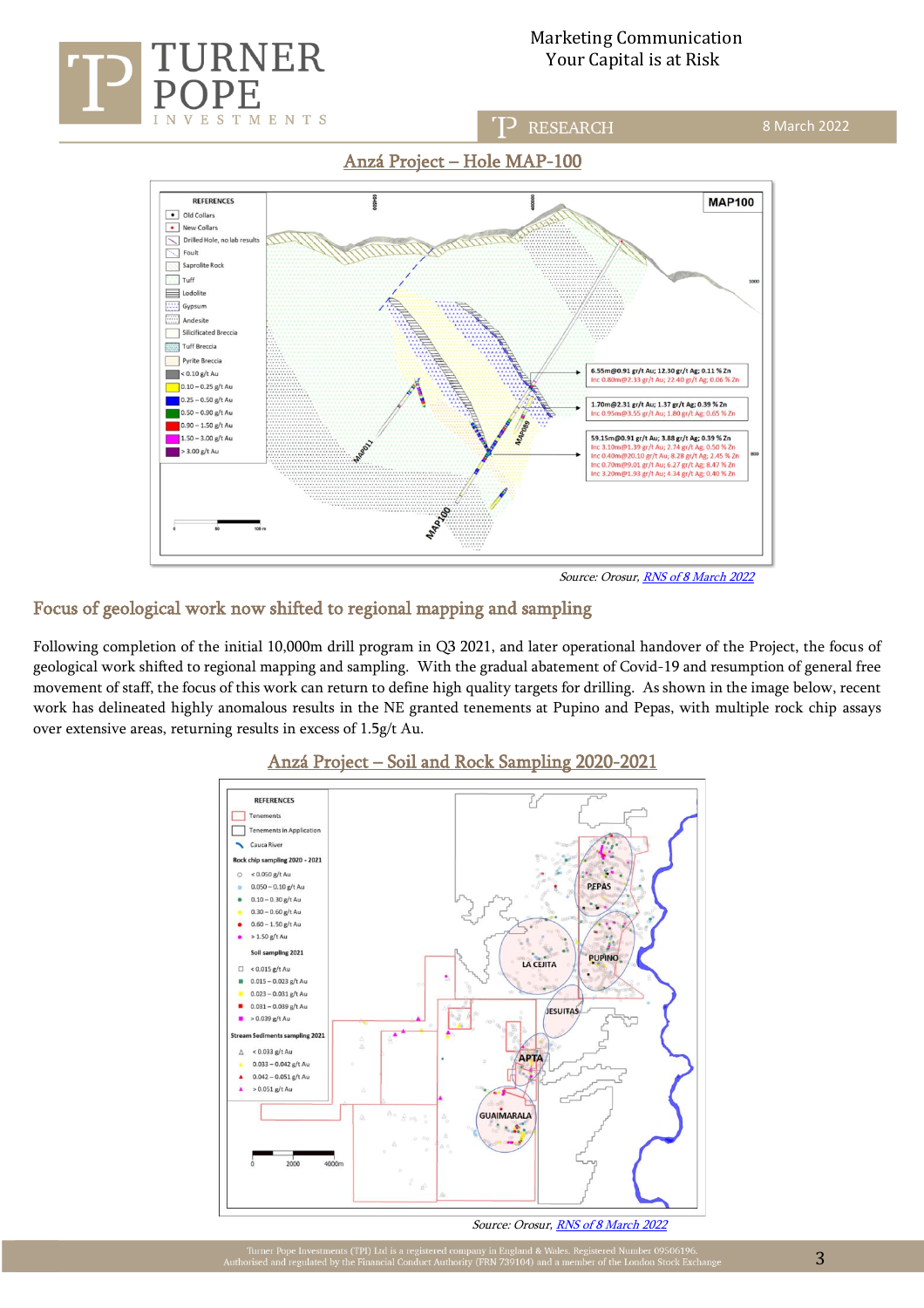

# Marketing Communication Your Capital is at Risk

**RESEARCH** 

#### 8 March 2022

Mapping to the north has been simpler due to good road access permitting the setting up of satellite bases; by contrast, access to the south has been hindered due to the absence of adequately cleared tracks. Given the now improved staff availability, however, teams are expected to commence more detailed work in the region, aware of the high-grade rock samples Anglo American uncovered there during exploratory work some years back. Significantly, however, the most recent phase of sampling in the south at Guaimarala identified a similarly extensive area of highly anomalous gold mineralisation at surface, with some samples returning assays of multiple g/t Au. The high priority targets of La Cejita and Jesuitas, not being in granted titles, have only been covered in a cursory fashion, although anomalous rock chip samples have been noted. Minera Monte Aguila is presently working on securing the necessary water and land access permits in anticipation of work getting underway in the coming weeks/months, with conversion of certain applications also in hand. It is also hoped that required community consultation meetings will also be completed by early H2 2022.

## After the hand-over of Anzá's operatorship, Orosur is now maximising shareholder opportunity

Although Orosur's flagship Anzá Project will continue to dominate share price sentiment at this time, the recent addition of the El Pantano and Ariquemes projects now offer shareholders desired diversification by geography and geology. The fact that Minera Monte Águila elected to exercise its right to assume operatorship of Anzá at such an early stage must be interpreted as a very positive endorsement for the Project. Orosur's Board had repeatedly noted that majors like Newmont and Agnico need big projects (i.e., a +5 million oz. Au field) and would therefore hold off any decision to assume control until gaining sufficient comfort that such potential exists. The discovery of a high-grade structure at depth (MAP-098) is significant in this respect, necessitating a large amount of infill drilling to establish the extent of the mineralisation, while also testing the fold hypothesis to potentially open up the western hinge. When targeting new prospects, Pepas, Pupino and Guaimarala are expected to be the initial focus. Newmont and Agnico's decision to work in this region is also likely to have been influenced by Los Cerros Limited (ASX: LCL), who's nearby Quinchia Project in the Mid-Cauca gold belt on 21 January 2021 reported drilling from their Tesorito South porphyry target with exceptional intercepts, including 102m @ 2.11 g/t Au from 28m.

Having already seen drilling demonstrate a significant underlying resource at APTA, with subsequent regional mapping suggesting possibility for multiple repetitions along strike, it would now be something of a surprise if development is not moved into a much higher gear. Given that Orosur is no longer overseeing the onsite work investors understand they will receive less regular drilling updates going forward. But given that that the Group still controls 100% of the licences, data from completed holes submitted for 43-101 resource assessment will nevertheless be available for publication, as well as any formal decision to accelerate the development phases. September 6<sup>th</sup> is the anniversary date for the current Year 4 of the project (highlighted in yellow below) with qualifying expenditure of US\$4m. Given Agnico's apparent wish to accelerate development, the triggering of Phase 2 in the coming months is a possibility which would result in Orosur receiving a further US\$2m payment from Newmont/Agnico before this date. This, together with a presently strong cash position and the fact that the two newly acquired early-stage projects incurred very low entry costs with only limited burn anticipated for the first two or three years of operation, suggests management remains comfortable with the Group's balance sheet at this time.

| Phase          | Year           | <b>Qualifying Expenditure</b> | Payment to OMI | MMA equity at end of Phase |
|----------------|----------------|-------------------------------|----------------|----------------------------|
|                |                | US\$1m                        | US\$1m         |                            |
| 1<br>Τ.        | $\overline{2}$ | US\$1m                        | US\$1m         | 51%                        |
|                | 3              | US\$4m                        |                |                            |
|                | $\overline{4}$ | US\$4m                        |                |                            |
|                | 5              | US\$4m                        | US\$2m         |                            |
|                | 6              | US\$4m                        |                |                            |
| $\overline{2}$ | 7              | US\$4m                        |                | 65%                        |
|                | 8              | US\$4m                        |                |                            |
|                | $**$           | US\$4m                        |                |                            |
|                | 9              |                               |                |                            |
| 3              | 10             | 43-101                        |                | 75%                        |
|                | 11             | Feasibility Study             |                |                            |
|                | 12             |                               |                |                            |

## Three phase JV with Minera Monte Aguila ('MMA') over 12 years to reach 75%

 \*\* Phase 2 requires US\$4m per year for 4 years, plus an additional US\$4m to be spent over the 4-year period at Newmont's discretion Source: Orosur, Turner Pope Webinar Presentation, 14 July 2021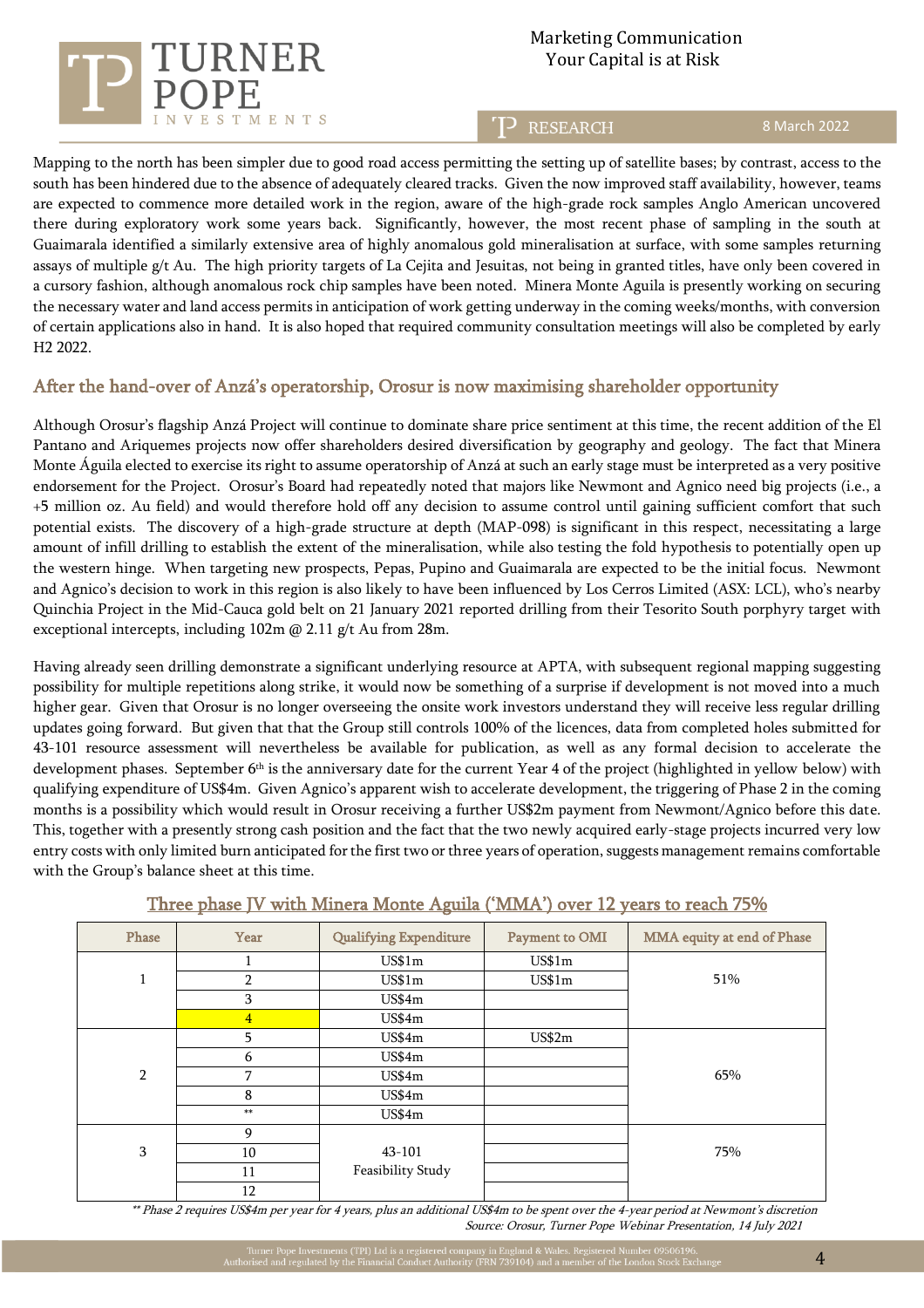

# Marketing Communication Your Capital is at Risk

## **RESEARCH**

8 March 2022

Given the resounding verification delivered by recent Anzá drilling, together with the Board's expectation that yet further assays (whose turnaround time is starting to return to the regular 2 to 3 weeks) will produce similar polymetallic gradings and widths, the Project appears capable of driving strong mining economics. Assuming Phase 1 rolls over into Phase 2 in early September 2022, this will require a major new agreement between all parties, including the formation of a new company (49%-owned by Orosur) into which all assets will be injected. This will likely take some months to negotiate, during which time Newmont and Agnico are likely to seek a high level of certainty from Orosur regarding the Project's eventual commercialisation before they irrevocably commit to US\$20m spend for Phase 2 over the following 4 years.

Anticipating continuing good news on this front, shareholders will be also hoping that the management's intuition in selecting both the Ariquemes and El Pantano projects will produce similarly positive outcomes in due course. Indeed, with its strong balance sheet providing a forward runway of perhaps 24 months, the Board appears set to demonstrate its credentials through the creation of a truly balanced portfolio of LATAM mining assets that stretch from advanced resource drilling (Anza in Colombia), through brownfields with production options (Ariquemes in Brazil), greenfields (El Pantano in Argentina) and possibly further new 'walkup' drill target projects yet to be identified.

# THIS DOCUMENT IS NOT FOR PUBLICATION, DISTRIBUTION OR TRANSMISSION INTO THE UNITED STATES OF AMERICA, JAPAN, CANADA OR AUSTRALIA.

#### **Conflicts**

This is a non-independent marketing communication under the rules of the Financial Conduct Authority ("FCA"). The analyst who has prepared this report is aware that Turner Pope Investments (TPI) Limited ("TPI") has a relationship with the company covered in this report. Accordingly, the report has not been prepared in accordance with legal requirements designed to promote the independence of investment research and is not subject to any prohibition on dealing by TPI or its clients ahead of the dissemination of investment research.

TPI manages its conflicts in accordance with its conflict management policy. For example, TPI may provide services (including corporate finance advice) where the flow of information is restricted by a Chinese wall. Accordingly, information may be available to TPI that is not reflected in this document. TPI may have acted upon or used research recommendations before they have been published.

#### Risk Warnings

Retail clients (as defined by the rules of the FCA) must not rely on this document.